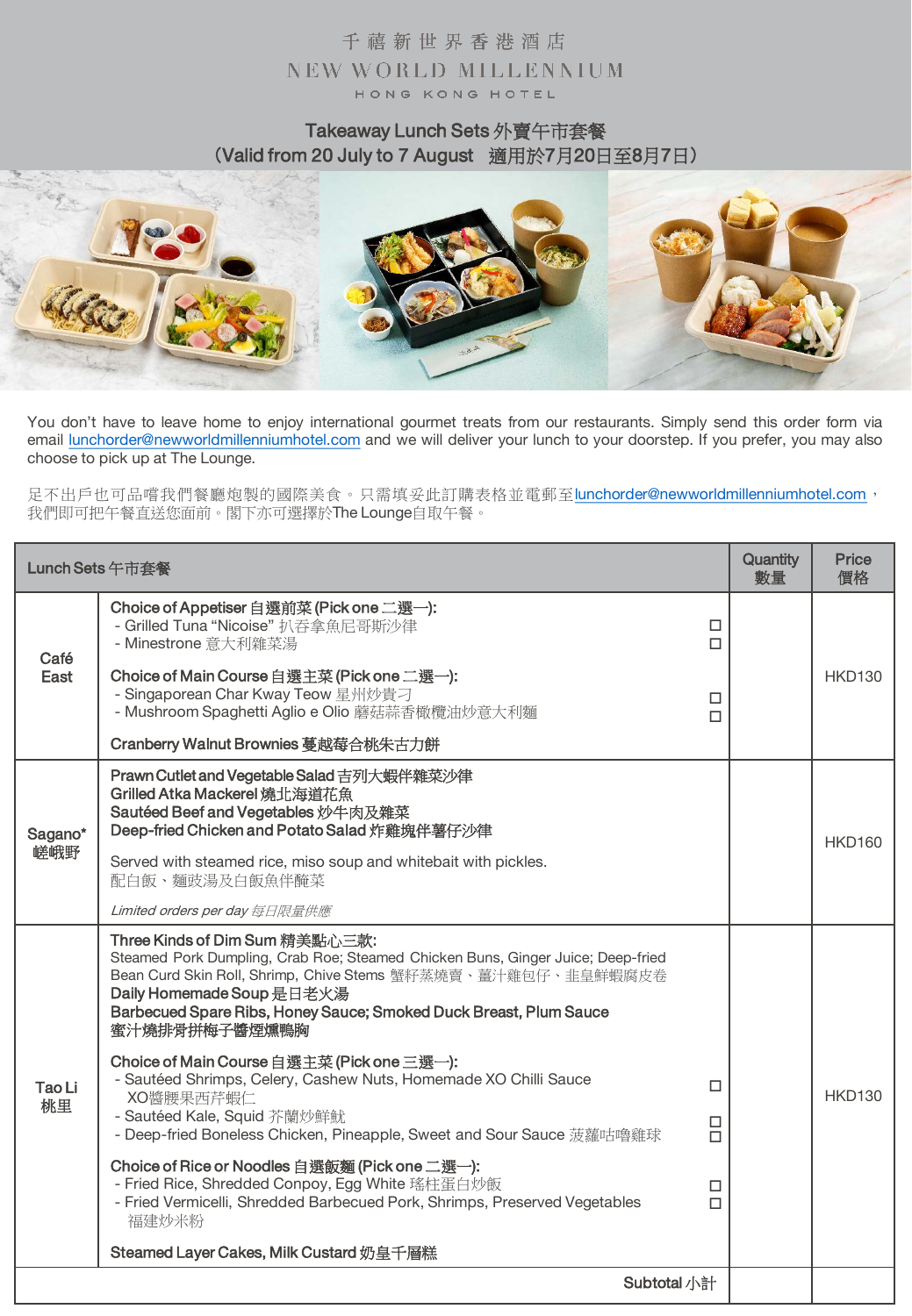| Self Pick-Up/Delivery Service 自取/外送服務                                                                                                                                                                                                                                                                                                                                                                                                                                                                  | Date of Order 訂購日期:     |               |  |  |  |
|--------------------------------------------------------------------------------------------------------------------------------------------------------------------------------------------------------------------------------------------------------------------------------------------------------------------------------------------------------------------------------------------------------------------------------------------------------------------------------------------------------|-------------------------|---------------|--|--|--|
| Self pick-up 自取 Time 時間: _________________<br>1.<br>Delivery service 外送服務:<br>2.<br>• Free Delivery Service 免費外送服務:<br>Tsim Sha Tsui<br>with HKD500 purchase or above<br>尖沙咀<br>消費港幣五百元以上<br>Kowloon Station and Jordan with HKD1,000 purchase or above<br>消費港幣一千元以上<br>九龍站及佐敦<br>Delivery charge of HKD100 applies for total consumption below HKD500, with service<br>available within above-mentioned districts only.<br>消費港幣五百元以下須另付港幣一百元以享外送服務,並只限送遞至上述地區。<br>Time 時間: <u>___________________</u> | О<br>□<br>□<br>□        | <b>HKD100</b> |  |  |  |
|                                                                                                                                                                                                                                                                                                                                                                                                                                                                                                        |                         |               |  |  |  |
| The above promotional prices are not applicable to any discount privilege.                                                                                                                                                                                                                                                                                                                                                                                                                             | Subtotal 小計<br>Total 總計 |               |  |  |  |
| 以上之推廣價並不適用於任何折扣優惠。                                                                                                                                                                                                                                                                                                                                                                                                                                                                                     |                         |               |  |  |  |
|                                                                                                                                                                                                                                                                                                                                                                                                                                                                                                        |                         |               |  |  |  |
|                                                                                                                                                                                                                                                                                                                                                                                                                                                                                                        |                         |               |  |  |  |
| Credit Card Payment 信用卡付款: □ Master Card □ Visa □ JCB □ AE □ Diners Club                                                                                                                                                                                                                                                                                                                                                                                                                               |                         |               |  |  |  |
| Please charge HKD _________ to my credit card account with the following details:                                                                                                                                                                                                                                                                                                                                                                                                                      |                         |               |  |  |  |
| 請於本人下列之信用卡扣除以上款項: 港幣________                                                                                                                                                                                                                                                                                                                                                                                                                                                                           |                         |               |  |  |  |
|                                                                                                                                                                                                                                                                                                                                                                                                                                                                                                        |                         |               |  |  |  |
|                                                                                                                                                                                                                                                                                                                                                                                                                                                                                                        |                         |               |  |  |  |
|                                                                                                                                                                                                                                                                                                                                                                                                                                                                                                        |                         |               |  |  |  |
|                                                                                                                                                                                                                                                                                                                                                                                                                                                                                                        |                         |               |  |  |  |
| For orders or enquiries, please contact us at 2313 4222 or email lunchorder@newworldmillenniumhotel.com.<br>訂購或查詢,請致電2313 4222或電郵至lunchorder@newworldmillenniumhotel.com。                                                                                                                                                                                                                                                                                                                              |                         |               |  |  |  |
| If you have any food allergies, please inform our associates.<br>如閣下對任何食物敏感,請與酒店服務員聯絡。                                                                                                                                                                                                                                                                                                                                                                                                                 |                         |               |  |  |  |
| Please place your order on or before 10:30 a.m. on-day.<br>請於當天早上10時30分前預訂。                                                                                                                                                                                                                                                                                                                                                                                                                            |                         |               |  |  |  |
| Pick up at The Lounge is available between 11:30 a.m. and 2 p.m. on Monday to Friday, except public holidays.<br>外賣午餐可於星期一至星期五早上11時30分至下午2時在The Lounge領取,公眾假期除外。                                                                                                                                                                                                                                                                                                                                       |                         |               |  |  |  |
| Delivery service is available between 11:30 a.m. and 2 p.m. on Monday to Friday, except public holidays.<br>外送服務於星期一至星期五早上11時30分至下午2時供應,公眾假期除外 。                                                                                                                                                                                                                                                                                                                                                       |                         |               |  |  |  |
| * Our associate will collect the bento tray from the customer at around 3:30 p.m. on the same day of order.<br>酒店服務員將於同日約下午3時30分聯絡客人以收回日本便當食物盤。                                                                                                                                                                                                                                                                                                                                                        |                         |               |  |  |  |
| For official use only 酒店專用                                                                                                                                                                                                                                                                                                                                                                                                                                                                             |                         |               |  |  |  |

| $\sim$ 0.000 0.000 0.00 $\mu$ $\sim$ $\mu$ |                  |             |          |
|--------------------------------------------|------------------|-------------|----------|
| Date received:                             | Guest check no.: | Handled by: | Remarks: |
|                                            |                  |             |          |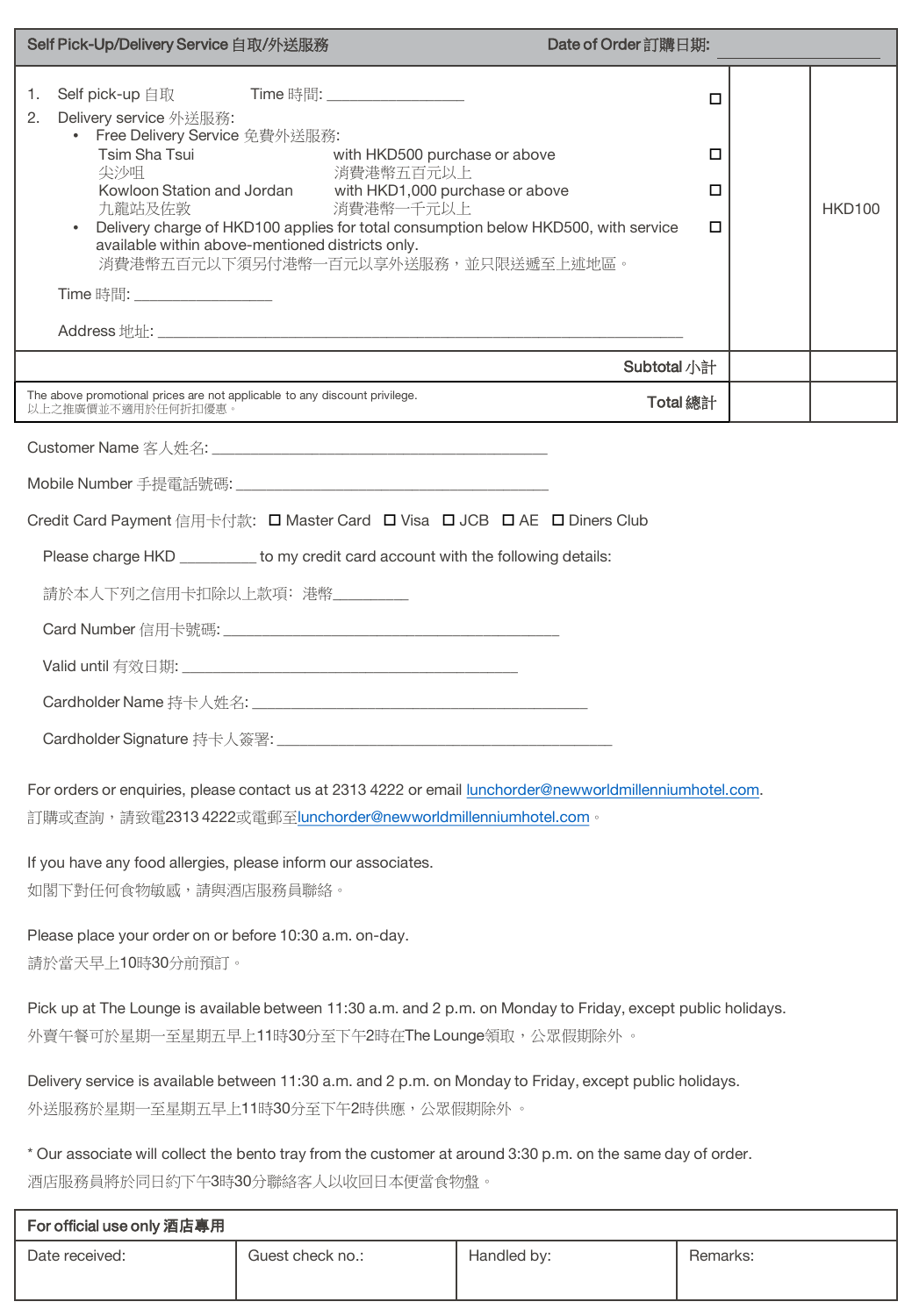### Takeaway Dinner Set 外賣晚市套餐 (Valid from 15 to 28 July 適用於7月15日至28日)

While "staying in" is the new "going out", enjoy a five-star gourmet takeaway meal from Café East. Simply send this order form via email [dinnerorder@newworldmillenniumhotel.com](mailto:lunchorder@newworldmillenniumhotel.com) and we will prepare your dinner for pick up at Café East.

抗疫時期,待在家也一樣可以盡享酒店級美食。只需填妥此訂購表格並電郵至[dinnerorder@newworldmillenniumhotel.com](mailto:lunchorder@newworldmillenniumhotel.com), 我們即為您炮製豐富外賣晚餐。閣下請於Café East 自取晚餐。

| Dinner Set 晚市套餐 |                                                                                                                                                                                                                                                                                           |        | Quantity<br>數量 | Price<br>價格   |
|-----------------|-------------------------------------------------------------------------------------------------------------------------------------------------------------------------------------------------------------------------------------------------------------------------------------------|--------|----------------|---------------|
|                 | Serrano Ham, Mesclun Salad, Cucumber, Cherry Tomatoes<br>西班牙風乾火腿、沙律菜葉、青瓜、車厘番茄                                                                                                                                                                                                             |        |                |               |
|                 | Minestrone 意大利雜菜湯                                                                                                                                                                                                                                                                         |        |                |               |
| Café<br>East    | Choice of Main Courses 自選主菜 (Pick one 二選一):<br>- Roast Lemon-herbs Spring Chicken, New Potatoes, Garden Vegetables, Garlic Jus<br>檸檬香草烤焗春雞、新薯、田園蔬菜、蒜香燒汁<br>- Baked Salmon Fillet, New Potatoes, Garden Vegetables, Dill Cream Sauce<br>焗三文魚柳、新薯、田園蔬菜、刁草忌廉汁<br>Blueberry Cheesecake 藍莓芝士蛋糕 | п<br>п |                | <b>HKD250</b> |
|                 |                                                                                                                                                                                                                                                                                           |        |                |               |
|                 | The above promotional price is not applicable to any discount privilege.<br>以上之推廣價並不適用於任何折扣優惠。                                                                                                                                                                                            |        |                |               |

Customer Name 客人姓名: \_\_\_\_\_\_\_\_\_\_\_\_\_\_\_\_\_\_\_\_\_\_\_\_\_\_\_\_\_\_\_\_\_ Mobile Number 手提電話號碼: \_\_\_\_\_

Date of Order 訂購日期: \_\_\_\_\_\_\_\_\_\_\_\_\_\_\_\_\_\_\_\_\_\_\_\_\_\_\_\_\_\_ Self Pick-up Time 自取時間: \_\_\_\_\_\_\_\_\_\_\_\_\_\_\_\_\_\_\_\_\_\_\_\_\_\_\_\_\_\_

| Credit Card Payment 信用卡付款: □ Master Card □ Visa □ JCB □ AE □ Diners Club |
|--------------------------------------------------------------------------|
|--------------------------------------------------------------------------|

Please charge HKD \_\_\_\_\_\_\_\_\_\_\_ to my credit card account with the following details:

請於本人下列之信用卡扣除以上款項: 港幣\_\_\_\_\_\_\_\_\_

Card Number 信用卡號碼: \_\_\_\_\_\_\_\_\_\_\_\_\_\_\_\_\_\_\_\_\_\_\_\_\_\_\_\_\_\_\_\_\_\_\_\_\_\_\_\_\_\_\_\_ Valid until 有效日期: \_\_\_\_\_\_\_\_\_\_\_\_\_\_\_\_\_\_\_\_

Cardholder Name 持卡人姓名: \_\_\_\_\_\_\_\_\_\_\_\_\_\_\_\_\_\_\_\_\_\_\_\_\_\_\_\_\_\_\_\_\_\_\_\_\_\_\_\_\_\_\_\_

Cardholder Signature 持卡人簽署: \_\_\_\_\_\_\_\_\_\_\_\_\_\_\_\_\_\_\_\_\_\_\_\_\_\_\_\_\_\_\_\_\_\_\_\_\_\_\_\_\_\_\_\_

For orders or enquiries, please contact us at 2313 4222 or email [dinnerorder@newworldmillenniumhotel.com](mailto:dinnerorder@newworldmillenniumhotel.com). 訂購或查詢,請致電2313 4222或電郵至[dinnerorder@newworldmillenniumhotel.com](mailto:lunchorder@newworldmillenniumhotel.com)。

If you have any food allergies, please inform our associates. 如閣下對任何食物敏感,請與酒店服務員聯絡。

Please place your order on or before 9:30 p.m. on-day. 請於當天晚上9時30分前預訂。

| For official use only 酒店專用 |                  |             |          |
|----------------------------|------------------|-------------|----------|
| Date received:             | Guest check no.: | Handled by: | Remarks: |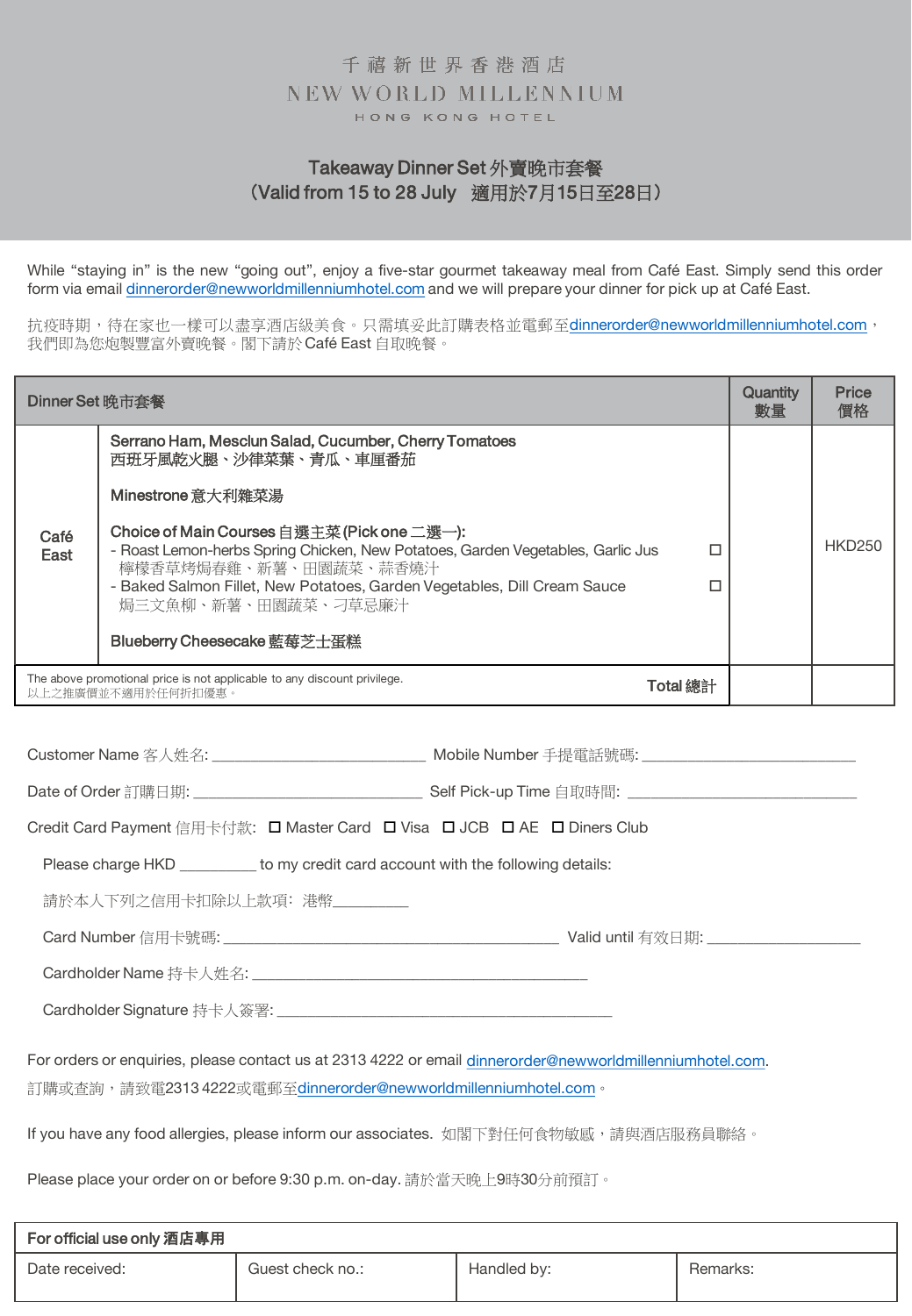## Takeaway Dinner Set 外賣晚市套餐 (Valid from 15 to 28 July 適用於7月15日至28日)



Take a day off from cooking and enjoy exceptional and authentic Cantonese food from Tao Li. Simply send this order form via email [dinnerorder@newworldmillenniumhotel.com](mailto:lunchorder@newworldmillenniumhotel.com) and we will prepare your dinner for pick up at Tao Li.

不用親自下廚也可品嚐地道粵菜。只需填妥此訂購表格並電郵至[dinnerorder@newworldmillenniumhotel.com](mailto:lunchorder@newworldmillenniumhotel.com),我們即為您炮製 豐富晚餐。閣下請於桃里自取晚餐。

| Dinner Set 晚市套餐 |                                                                                                                                                                                                                            | Quantity<br>數量        | <b>Price</b><br>價格 |               |
|-----------------|----------------------------------------------------------------------------------------------------------------------------------------------------------------------------------------------------------------------------|-----------------------|--------------------|---------------|
|                 | Choice of Appetisers 自選頭盤 (Pick one 三選一):<br>- Barbecued Pork, Honey Sauce, Jellyfish 蜜汁叉燒拼海蜇<br>- Barbecued Chicken Livers; Marinated Chicken Feet, Ginger Powder 燒鳳肝拼沙薑鳳爪<br>- Baked Chicken Wings, Rock Salt 鹽焗雞翼       | □<br>$\Box$<br>П      |                    |               |
| Tao Li<br>桃里    | Choice of Soups 自選湯羹 (Pick one 三選一):<br>- Daily Homemade Soup 是日老火湯<br>- Bean Curd Soup, Sliced Pork, Salted Eggs 鹹蛋豆腐肉片湯<br>- Minced Beef Broth, Egg White 西湖牛肉羹                                                          | □<br>$\Box$<br>$\Box$ |                    |               |
|                 | Choice of Main Courses 自選主菜 (Pick one 三選一):<br>- Sweet and Sour Pork, Pineapple 菠蘿咕嚕肉<br>- Pan-fried Minced Canton Carp, Preserved Clam Sauce 蜆芥煎鯪魚餅<br>- Sautéed Squid, Black Beans, Peppers 豉椒炒鮮魷魚                       | □<br>$\Box$<br>П      |                    |               |
|                 | Choice of Vegetables 自選蔬菜 (Pick one 三選一):<br>- Stir-fried Seasonal Vegetables 清炒菜遠<br>- Sautéed Broccoli, Minced Garlic 蒜蓉炒西蘭花<br>- Poached Lettuce, Oyster Sauce 蠔油西生菜                                                    | □<br>$\Box$<br>П      |                    | <b>HKD250</b> |
|                 | Choice of Rice or Noodles 自選飯麵 (Pick one 三選一):<br>- Fried Rice, Diced Chicken, Homemade XO Chilli Sauce XO醬雞粒炒飯<br>- Fried Rice, Diced Shrimp, Barbecued Pork 揚州炒絲苗<br>- Fried Vermicelli, Sliced Beef, Soy Sauce 豉油皇牛肉炒米粉 | □<br>$\Box$<br>П      |                    |               |
|                 | Choice of Desserts 自選甜品 (Pick one 三選一):<br>- Sweetened Red Bean Cream, Lotus Seeds 蓮子紅豆沙<br>- Sweetened Almond Cream, Egg White 蛋白杏仁露<br>- Sweetened Sago Cream, Water Chestnut, Egg 鳳凰馬蹄珍珠露                               | □<br>$\Box$<br>п      |                    |               |
|                 | The above promotional price is not applicable to any discount privilege.<br>以上之推廣價並不適用於任何折扣優惠。                                                                                                                             | Total 總計              |                    |               |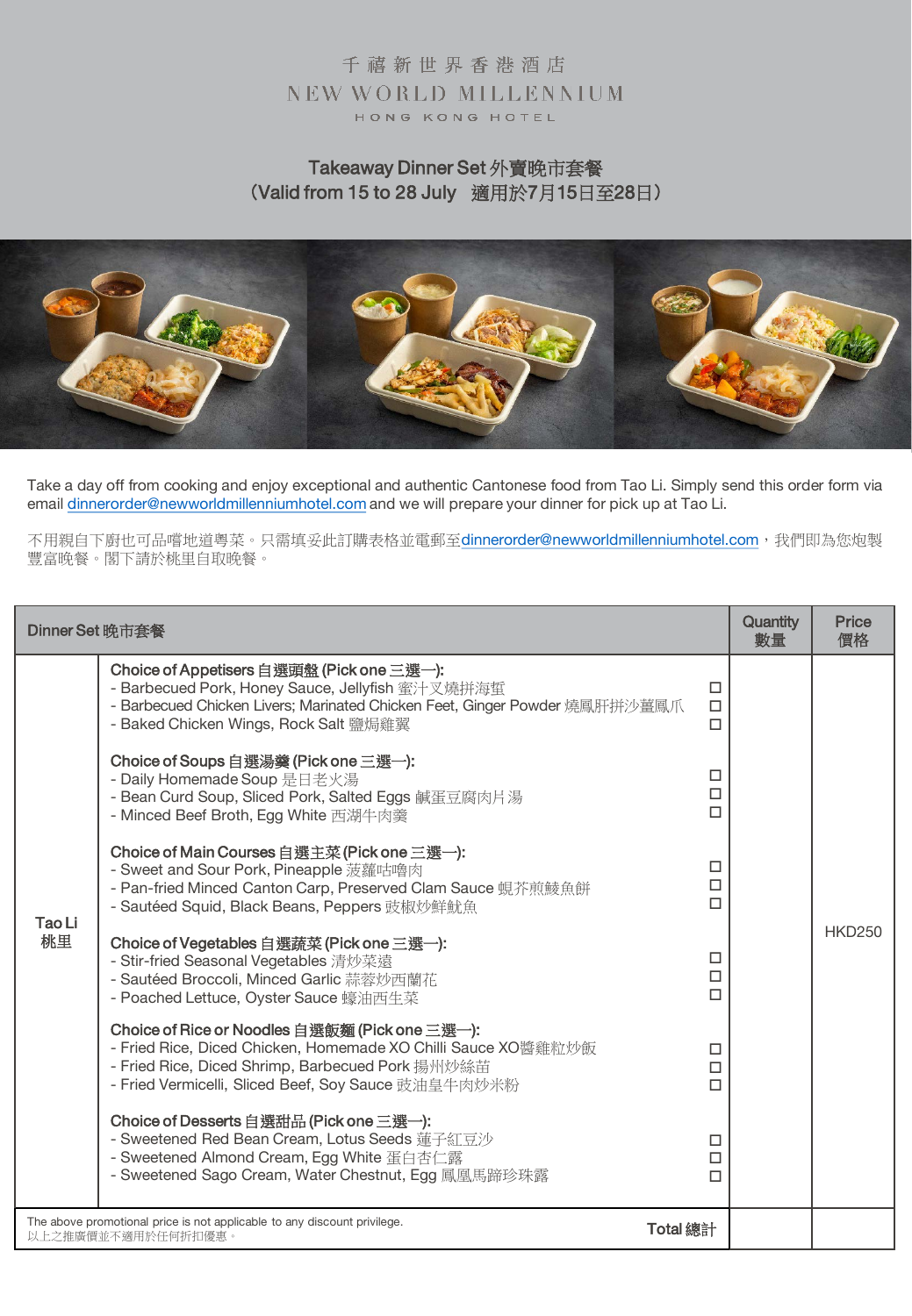## Order Details 訂單詳情

| Credit Card Payment 信用卡付款: □ Master Card □ Visa □ JCB □ AE □ Diners Club          |  |
|-----------------------------------------------------------------------------------|--|
| Please charge HKD _________ to my credit card account with the following details: |  |
| 請於本人下列之信用卡扣除以上款項: 港幣                                                              |  |
|                                                                                   |  |
|                                                                                   |  |
|                                                                                   |  |
|                                                                                   |  |

For orders or enquiries, please contact us at 2313 4222 or email [dinnerorder@newworldmillenniumhotel.com](mailto:dinnerorder@newworldmillenniumhotel.com). 訂購或查詢,請致電2313 4222或電郵至[dinnerorder@newworldmillenniumhotel.com](mailto:lunchorder@newworldmillenniumhotel.com)。

If you have any food allergies, please inform our associates. 如閣下對任何食物敏感,請與酒店服務員聯絡。

Please place your order on or before 9:30 p.m. on-day. 請於當天晚上9時30分前預訂。

| For official use only 酒店專用 |                  |             |          |  |  |
|----------------------------|------------------|-------------|----------|--|--|
| Date received:             | Guest check no.: | Handled by: | Remarks: |  |  |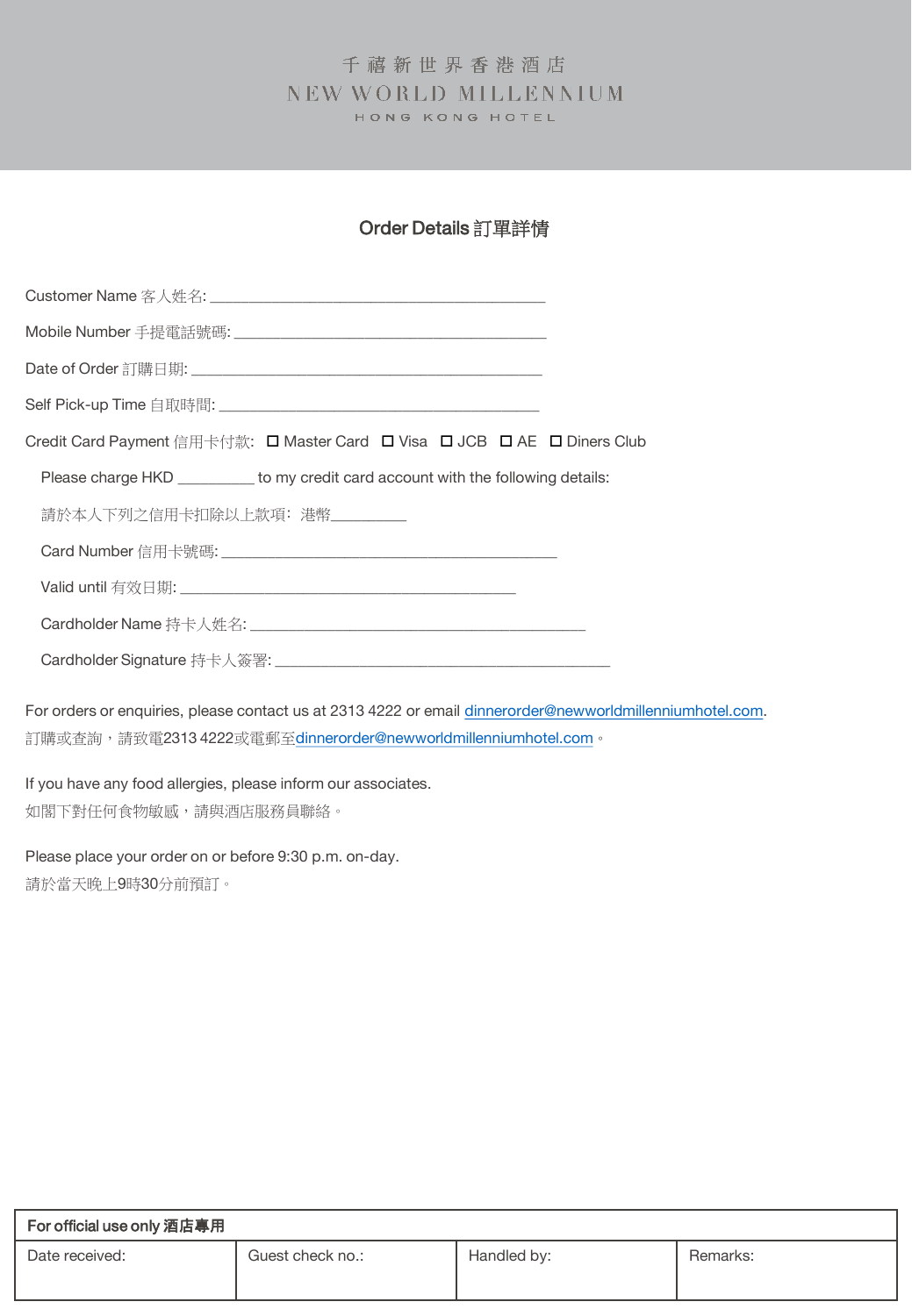桃 里 「家」 添 滋 味 晚 膳 套 餐 Tao Li Takeaway Family Feast 20 July to 3 August 2020 菜 譜 M E N U \*\*\*\*\*\*\*\*\*\*\*\*\*\*\*\*\* 自 選 頭 盤 (四 選 二) Choice of Appetisers (pick two) 燒味拼盤(蜜汁叉燒、脆皮燒肉、燻蹄、海蜇) Barbecued meat platter (barbecued pork, honey sauce; crispy roast pork; pork knuckles; jellyfish) \* \* \* \* \* 自 選 湯 羹 (二 選 一) Choice of Soups (pick one) 是 日 老 火 湯 Daily homemade soup 粟 米 魚 肚 羹 Sweet corn broth, fish maw \* \* \* \* \* 自選主菜(四位選三款,六位選五款) Choices of Main Courses (pick three for 4 persons and five for 6 persons) 中 式 牛 柳 Pan-fried fillet of beef, Chinese style 菠 蘿 咕 嚕 肉 Sweet and sour pork, pineapple 蠔 油 菜 遠 炒 牛 肉 Sautéed sliced beef, vegetables, oyster sauce 川醬西芹腰果炒肉丁 Sautéed pork cubes, celery, cashew nuts, chilli sauce 金針雲耳家鄉蒸雞 Steamed chicken, black fungus, dried lily flowers 正 宗 鹽 焗 雞 Baked chicken, rock salt 韭 皇 滑 蛋 炒 蝦 仁 Scrambled eggs, shrimps, chive stems 鹹 蛋 馬 蹄 蒸 肉 餅 Steamed minced pork, water chestnut, salted egg 蒜 蓉 炒 莧 菜 Sautéed Chinese spinach, minced garlic 椒 絲 腐 乳 炒 通 菜 Sautéed water spinach, shredded chilli, preserved bean curd \* \* \* \* \* 自選飯麵(四位選一款,六位選二款) Choice of Rice or Noodles (pick one for 4 persons and two for 6 persons) 錦 繡 桃 里 炒 飯 Fried rice, diced shrimp, tomato, shredded duck 甫 魚 鮮 菇 炆 伊 府 麵 Braised e-fu noodles, fresh mushrooms, dried sole XO 醬 牛 鬆 炒 飯 Fried rice, minced beef, homemade XO chilli sauce 雪 裡 紅 火 鴨 絲 炆 米 粉 Braised vermicelli, shredded duck, preserved vegetables

\* \* \* \* \*